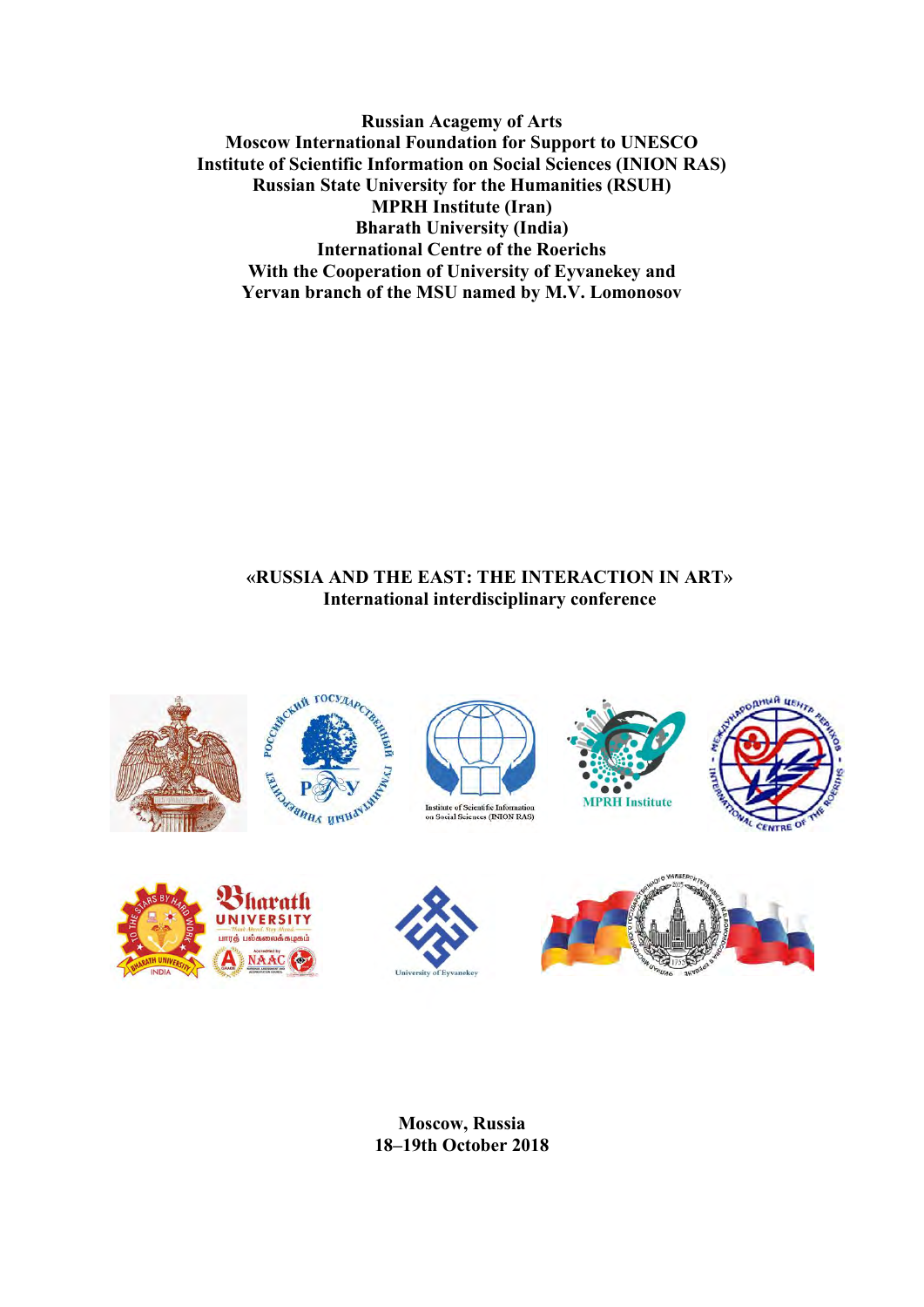## **18TH OCTOBER 2018. THE RUSSIAN ACADEMY OF ARTS, 21 PRECHISTENKA STR., MOSCOW**

#### **11.00–11.30. Greetings:**

**Tsereteli Zurab**, President of the Russian Academy of arts, Goodwill Ambassador of UNESCO.

**Kochemasova Tatiana**, Member of Russian Academy of Arts, Vice-President of the Russian Academy of arts.

**Alibeigi Mostafa**, PhD, Chairman of MPRH Institute (Iran), Honorary Member of Russian Academy of Arts

**Stetsenko Alexandr**, Vice-President of the International Centre of Roerichs.

**Lavrenova Olga**, Doctor of Philosophy, Honorary Member of Russian Academy of Arts

**11.30–12.30.** 

**Arjmanfard Amin,** Master of Mechanic,

**The Factors Building the Contemporary Cultural Re-lationship between Iran and Russia**

**Rostami Ladan,** Mater of Research of Art, **Kubism evolution trend in Picaso and Leger works** 

**Akbarzadeh Shima**, Master of Architecture **Architectural photography within the context of aesthetics principles**

**Alipov Paul**, PhD, PhD in History, associate professor, Faculty of History, Political Science and Law, Institute for History and Archives, RSUH.

**The problem of Eastern influences in the works of representatives of the theory of nonclassical diffusionism**

**12.30–13.00.** С**offee break**

**13.00–15.00.**

**Fomenko Igor**, PhD, senior researcher, research center «AIRO-XXI»

- **Shcherbakova Ekaterina**, PhD, associate Professor, Moscow school of Economics MSU named by M. V. Lomonosov
- **«Peacock» symbolism of Constantinople. On the junction of the East and the West, antiquity and christianity**

**Ozdoev Ruslan**, artist, jeweler, member of the Union of artists of Russia

**The art of vitreous enamel as a vivid example intercultural and transcultural interaction.**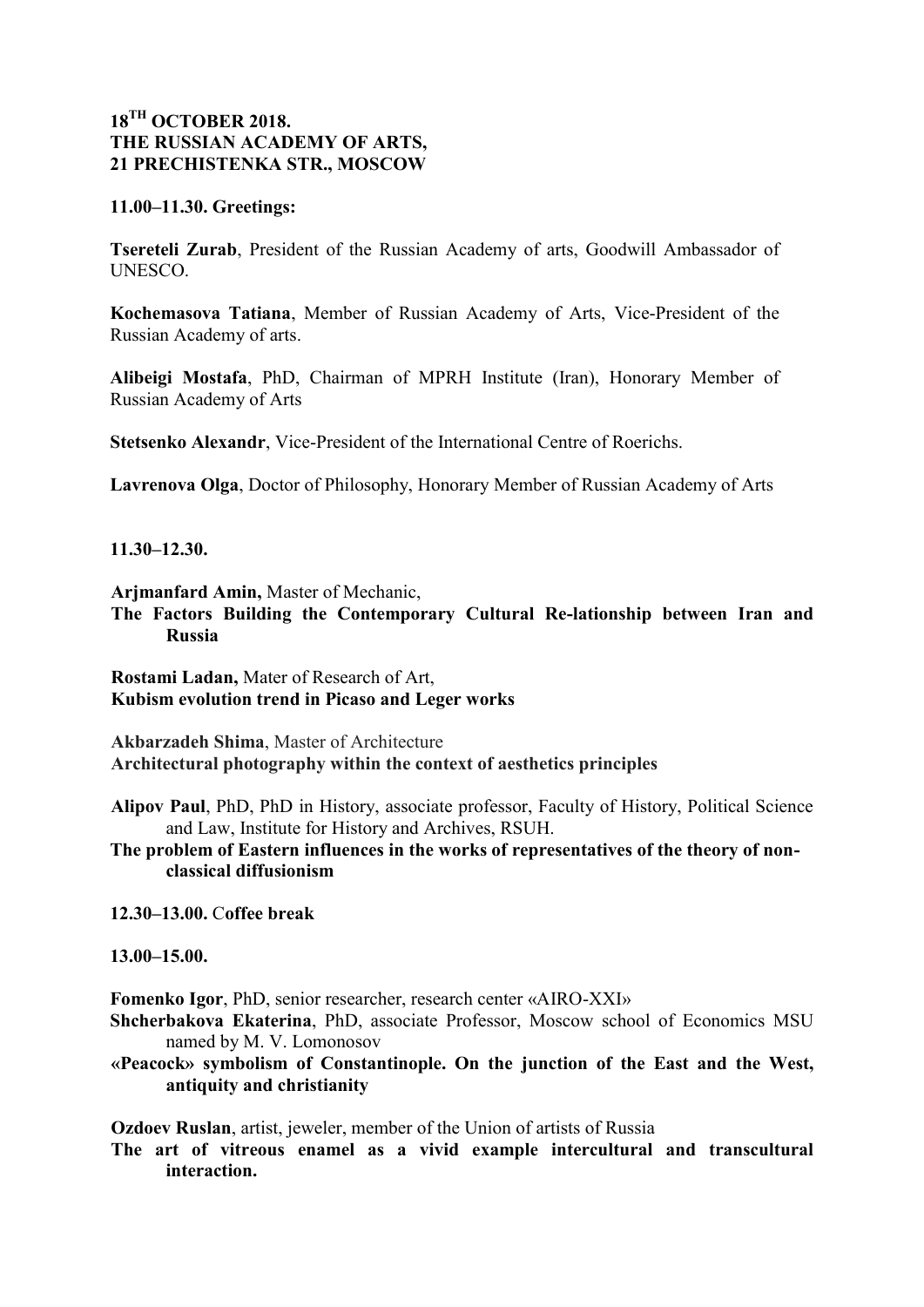- **Sautina Natalia**, an art historian, Branch of the Russian Academy of Arts in Saint-Petersburg «Center of scientific institutions of the Academy of Arts», the head of the Photo-Archive
- **Ex-libris as a synthesis of arts and synthesis of cultures. FISAE International ex-libris congresses as a meeting point for Eastern and Western traditions in the art of printed graphics.**
- **Tatyana Astrakhantseva**, doctor of art history, chief researcher of the Institute of theory and history of fine arts of the Russian Academy of arts.
- **«East» in the Soviet decorative art of the 1920s-1930s-the uniqueness of the Russian experience**
- **Kochemasova Tatiana**, Member of Russian Academy of Arts, Vice-President of the Russian Academy of arts.

**Artistic traditions of Oriental art in the interpretation of modern Russian creators** 

- **Rzhevskaya Elena**, PhD in art history, corresponding member of the Russian Academy of Arts, scientific secretary of the scientific and organizational department of RAA,
- **Shevtsova Anna**, doctor of historical sciences, Professor of the Department of cultural studies of Moscow pedagogical state University.

#### **«Caucasus, grandeur executed hiding place!»: «Chronicle Of Georgia» by Zurab Tsereteli**

**15.00–15.30.** С**offee break**

#### **15.30–17.30.**

- **Lebedenko Anatoliy**, PhD, the vice-head of science department of International Centre of Roerichs
- **Banner of Peace: the unifying Sign of the Trinity at the crossroads of cultures and civilizations**
- **Diachenko Irina**, PhD, the head of the scientific department of the International Centre of Roerichs

### **Some features of oriental themes in the Roerich's Art**

- **Kozhemyakina Larisa,** a postgraduate of the Institute of Education Management of the Russian Academy of Education (Saint-Petersburg branch), research worker of the International Centre of Roerichs
- **Symbols and Images of Ancient Russia and Ancient East in Nicholas Roerich creative work**
- **Nefedova Antonina**, recercher of the State Darwin Museum (SDM), Keeper of the Fund of fine sources

**The influence of Indian Culture on the Art Work of the Russian Artists – V.A. Vatagin and M.D. Ezuchevsky from the Collection of the State Darwin Museum (SDM)** 

**Saprykina Elena**, member of the creative Union of Artists of Russia And the international Federation of Artists, Union of Artists of Russia and IAA AIAP UNESCO, Union of Designers of Russia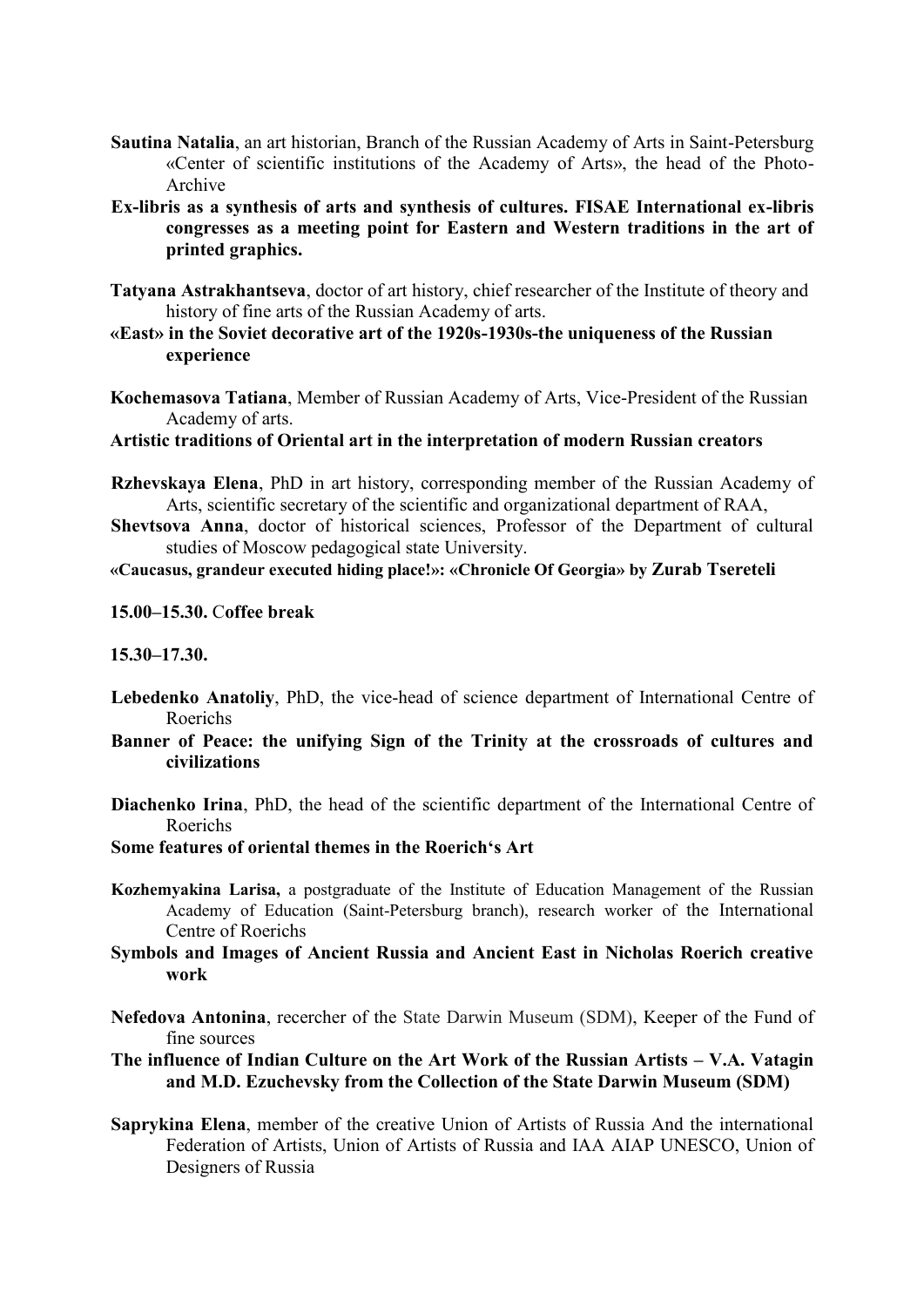**Archaic techniques of** *yamato-e* **in the art of the Russian avant-garde and modernity** 

**Malinovskaya Elizaveta**, PhD in art history, Docent, Art Gallery «ARK», Almaty, Kazakhstan **Sociocultural and professional paradigm of forming Kazakhstan school of fine arts – Russian influence** 

**Geibatova Leila**, PhD in art history, member of the Union of artists of Russia, Moscow

**North Caucasus problems of Russian-European orientalism of late XVIII – early XX centuries: genesis, structure, semantics in the aspect of the history of regional artistic culture** 

**Alibeigi Mostafa**, Drph, Chairman of MPRH Institute, Honorary Member of Russian Academy of Arts,

**Russia and the Middle East: Interaction in Arts and Culture** 

**19TH OCTOBER 2018. RSUH, 6 MIUSSKAYA SQV., MOSCOW. AUD. 533, BILD. 5** 

**11.00–12.30.** 

**Hosseini Kahnamouei Samira,** Master of Research of Art, **The phenomenology of Edmund Husserl and the new Grotesque identities in avant-**

**garde art**

**Ataei Ashtiyani Sahar,** Master at Eyvanekey University, **New Review on Intersection of Iranian and Russian Art**

**Abdoos Elahe,** the vice-chair of MPRH Institute, **Iranian Arts and Collections in Russia Museums**

**Demenova Viktoria**, PhD, associate Professor of the Ural Federal University, Yekaterinburg, **Beznosova A.**, master student of the degree program «Art of Russia on the borders of East and West», Yekaterinburg

**The image of bird-maiden in art of Russia, India and Iran**

**12.30–13.00.** С**offee break**

**13.00–15.00.** 

**Naumov Nikolay**, sculptor, art-critic (AIS), curator.

**The phenomenon of recursive synthesis of artistic form: from characteristic – features to universal meanings. On the example of the author's synthetic composition.** 

**Vinokurov Sergey**, Head of the Department for work with visitors, Yekaterinburg Museum of fine arts

**Ural cast iron with Far Eastern shade: Chinese and Japanese motifs in artistic cast iron of the early XX century** 

**Konovalova Natalia**, Rybinsk state museum.